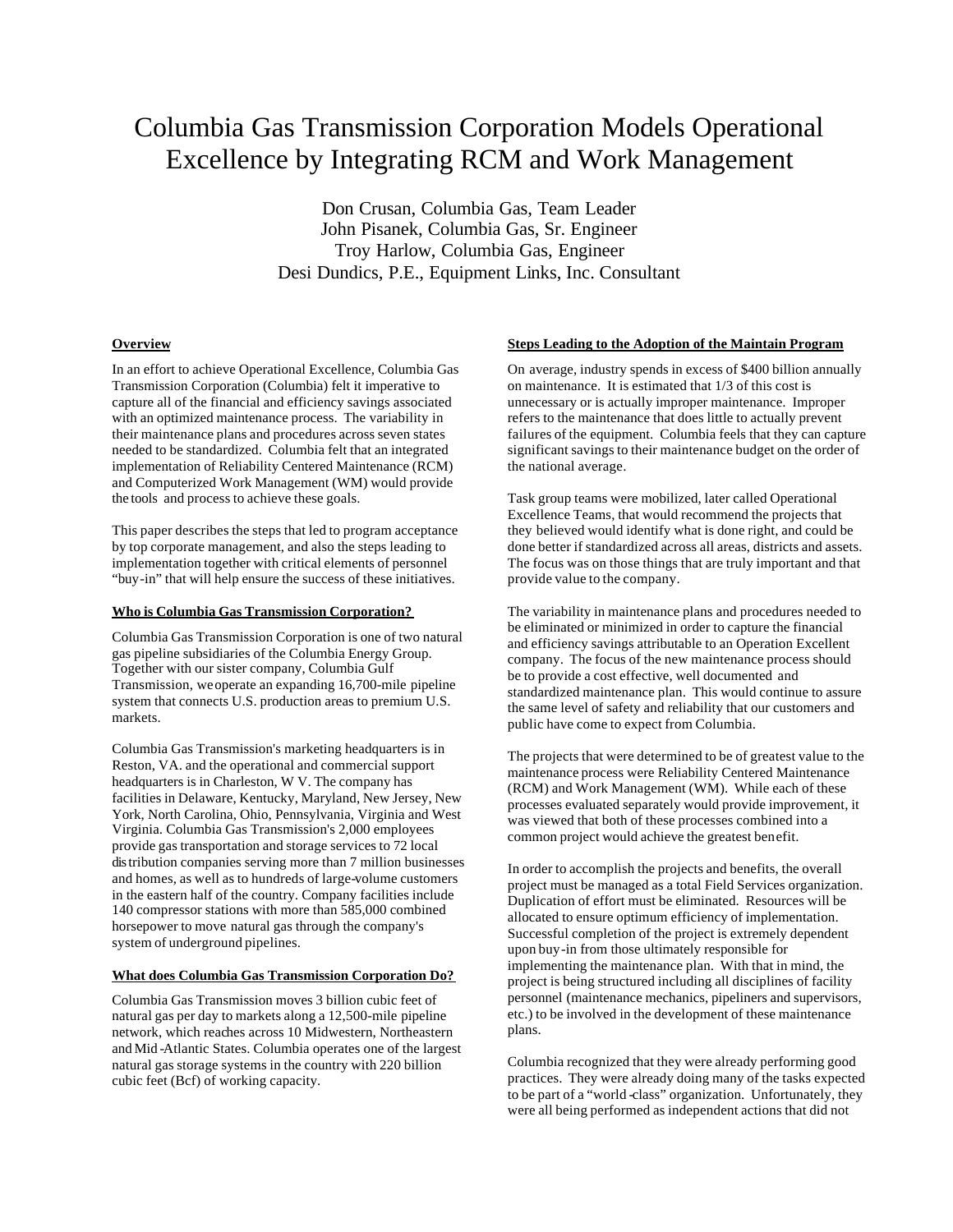contribute toward efficiently achieving their goal. The model depicting the current state, which illustrates this disconnected mode of operations, is shown on the following page as the "AsIs" Model. A model needed to be designed that would capture a state of integration that would ensure performance to be maximized. This future "To-Be" Model is also shown below.



#### **AS-IS MODEL**

#### **Getting Buy-In At All Levels**

History has shown that implementations of projects require not only a sound technical solution, but also must incorporate acceptance (buy-in) from the personnel responsible for executing the change of these projects.

Columbia is dedicated to the overriding principle of "do this with people and not to people." It takes the commitment of both time and people. It takes longer than just developing a program and sending it out to the field for use. Everyone in Columbia has a role in determining our future as a company. They will be part of the effort to create and instill a common understanding. Columbia will manage change by

fostering a commitment to these principles and providing the support necessary to make it happen.

Management support and commitment, support by front line supervisors and input by field personnel are all critical to the success of the project. In order to achieve our goal, we must document and standardize our maintenance processes and procedures across all various assets and we must implement a work management system in a cost-effective manner. We must communicate and involve all employees in the process.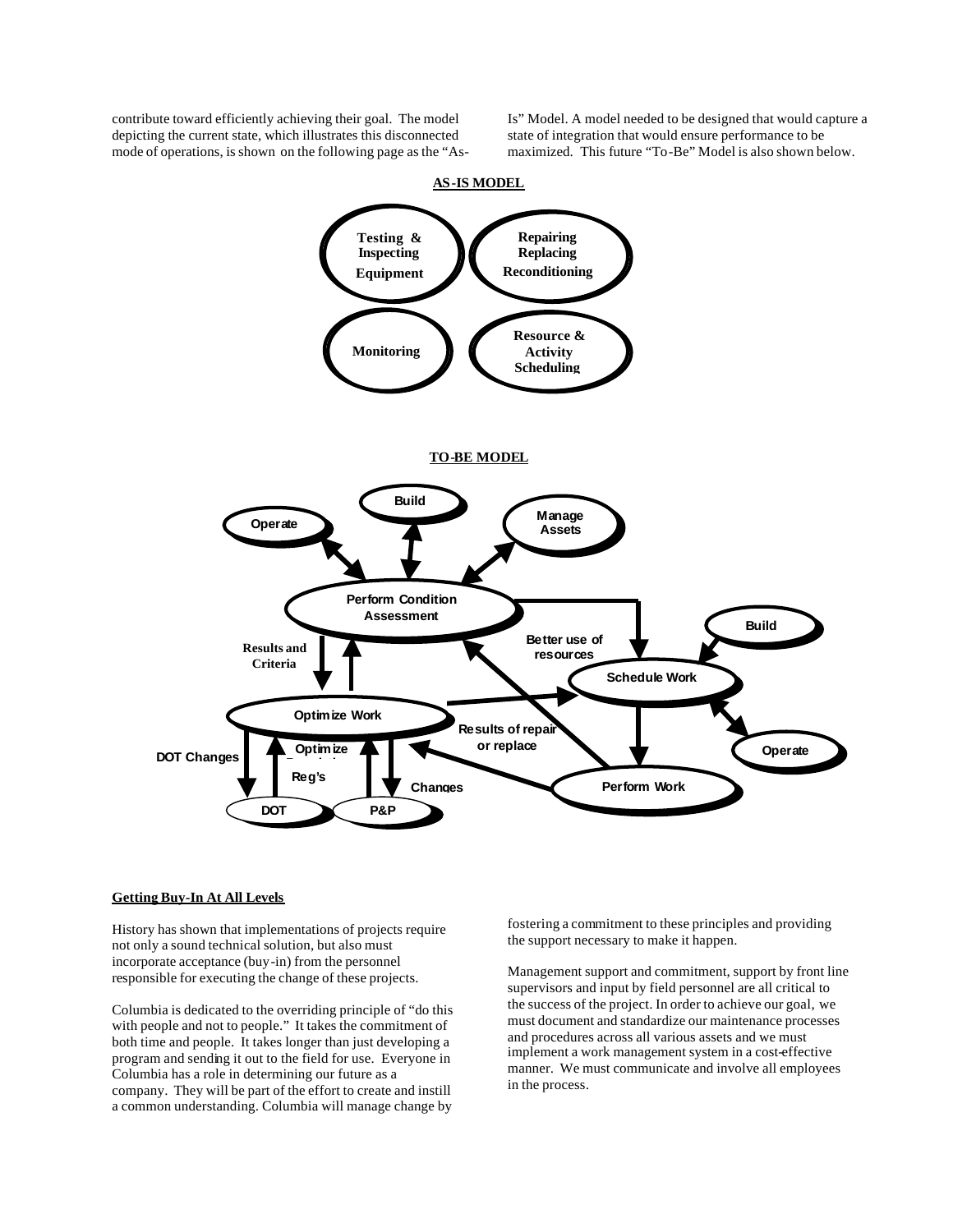Columbia must capitalize on the expertise of their technical personnel. This is not only essential to facilitate the buy-in of the process, but also a means to capture their expert knowledge and experience. Most technical people will have been involved in the process, which would complete the cycle of "Do this with people, and not to people."

## **Selection of Consultants**

A vendor scoring process was developed which allowed for a common evaluation of software and services. For evaluation of Work Management, an additional "scripting" process was developed so that all vendor demonstrations and functional aspects of the software were evaluated on equal footing.

For Work Management, Columbia selected MAXIMO by PSDI, and for RCM, Equipment Links, Inc. was selected for both services and their software, RCM Strategy Plus<sup>TM</sup>.

# **Streamlined RCM**

RCM is a process for determining the best maintenance for achieving reliability at minimum cost. It recognizes that some failures are preventable, some are predictable, and some are entirely random. It is not designed to eliminate all failures, but rather to significantly reduce the consequences of failure.

RCM requires an understanding of the mechanisms by which equipment fails, and then eliminating maintenance actions that do not address probable failure modes of that equipment. Unnecessary maintenance is eliminated, and new monitoring activities can be substituted for previously labor intensive inspections and servicing.

This approach confirmed tremendous benefit for organizations to move from a "reactive" maintenance nightmare to a "proactive" maintenance environment. Unfortunately, this process could be very labor intensive, time consuming, costly and often difficult to implement.

# *In order to achieve the benefit of the traditional RCM approach and reduce the costs of development, Columbia adopted a "standards" based methodology to streamline the entire process.*

It was recognized that every time that the traditional RCM approach generated a "top-down" strategy, the end result was a set of tasks to be performed at the "component" level. This would happen over and over and over again. The resultant tasks for similar equipment would often be extremely alike.

This entire process could be streamlined if a "standard" was generated fo r every component, and rather than develop that strategy every time within every system, why not generate an extremely comprehensive strategy that could be used and referenced repeatedly throughout the organization?

## **Columbia's Current Plan for RCM**

The current plan for RCM incorporates the streamlined approach of using standardized component strategies across the entire corporation. This would be done in three phases.

- Phase I is to identify common systems and equipment groups and to identify the common component standards that must be developed.
- Phase II is to generate comprehensive standards for each of the components comprising the systems identified in Phase I, and then to "scrub" those standards to ensure that operational context and environmental and safety factors are taken into account. This phase produces "templates" of complete systems and equipment groups.
- Phase III migrates the generic system templates into actual equipment strategies. This phase recognizes specific characteristics of the equipment, such as age, previous history, unique operating behavior, operating context, and allows a final customization of the standards to adapt to the "criticality" of the equipment functions and subsequent consequences should that equipment fail.

# **Work Management**

The work management system is a computerized tool that will be used to execute the maintenance strategies generated in RCM. This system will allow Columbia to continuously improve the process and to optimize performance. By including main tenance plans and procedures, Columbia will be able to implement "best practices" and to consistently deploy business processes across all assets.

At a more detailed level, work management will enable us to:

- 1. Standardize work management processes across the corporation
- 2. Establish a single source data repository for tracking the maintenance and failure of components
- 3. Eliminate the concept of using forms to collect data and promote the concept of collecting information about assets that will be used later for analyzing and reporting
- 4. Eliminate redundant data entry by utilizing on-line and remote data collection in conjunction with system interfaces to disseminate information to the appropriate systems
- 5. Support the creation and maintenance of the maintenance plan
- 6. Facilitate work planning so that resources, such as people, materials, and tools, can be used more efficiently
- 7. Reduce time spent looking for information, i.e. manufacturer specifications, schematics, policy and procedures, etc., necessary for performing work by organizing the information and associating it with the asset or job plan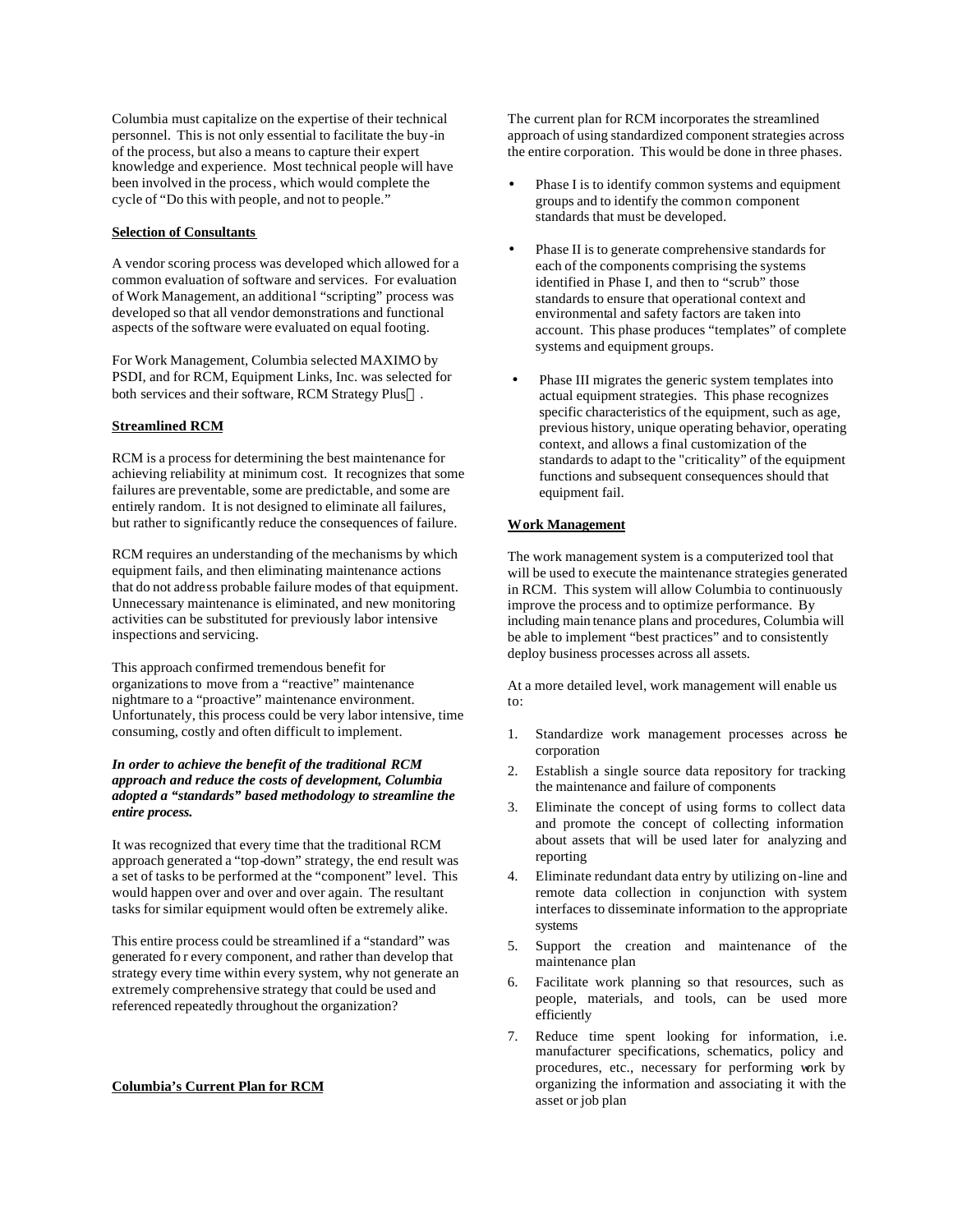- 8. Institute automatic work identification by monitoring operating conditions to predict when maintenance is required *before* failure occurs
- 9. Facilitate alarm center processing by utilizing the asset and maintenance repository to diagnose problems and avoid callout, or, when callout is necessary, to determine who is responsible and how to get in touch with them
- 10. Track costs (labor, materials, and tools) associated with maintaining assets so that informed life cycle decisions can be made.

# **Integrating RCM and Work Management**

From the extensive interviews conducted by Columbia prior to embarking on this project, it was obvious that RCM would provide considerable benefit, but by itself it would not provide the total benefit desired of the goal. The same could be said of Work Management. To achieve maximum benefit requires that the two be combined into one cohesive unit.

If RCM is the element that defines the strategy (i.e. what and how should the equipment be maintained), then work management is the element that executes this strategy.

There are tremendous benefits associated with this integration:

- RCM can collect specific equipment nameplate data which will help populate WM with maximum data entry efficiency
- RCM defines all of the predefined tasks that will be performed on equipment, and again will help to populate the WM system.
- As WM collects historical data, analysis of this data will support continual improvement to the maintenance strategies generated and contained in RCM through failure trending and root cause analysis.
- The WM historical data will provide justification and details that can be used to influence Regulatory Agencies to consider allowing "right maintenance" versus "broad policy requirements."

## **Establishing a measurement benefit program**

Fast results are not expected. Columbia has adopted the philosophy to "go slow to go fast," so that more time is spent in up-front planning and organizing for the long term. Short-term gains are being sacrificed for larger long-term gains.

The RCM implementation schedule is designed to complete the analysis of a large number of facilities in a relatively short time frame of two years. Considerable time is spent early in the progra m to generate comprehensive component standards so that the strategies can be rolled out to specific equipment very quickly later on. Again, by spending more

time early on will increase the rewards later and will definitely reduce or eliminate rework that is typical of projects of this nature.

Work Management is taking time up-front to review important business processes to determine if changes can be made to improve the business process rather than using the current processes and putting them into a work management system "as-is".

Establishing a meaningful measurement benefit program will be an extremely difficult task due to a lack of data that can be used to make comparisons. The benchmarks for tracking maintenance performance will be different tomorrow that they were yesterday, and therefore accurate data for evaluation will be difficult to generate. This measurement program must evolve as the program implementation proceeds. This measurement program is considered to be one of the most important aspects of the project. It will not only validate the current efforts and support future improvement, but it will also provide justification to the hundreds of employees involved in this work. The results will help to increase the buy-in, which will additionally fuel motivation and enthusiasm for continued improvement.

# **Lessons Learned**

Even though Columbia still has a very large journey still ahead, there are a number of lessons learned that may be helpful to others embarking on similar endeavors.

- Don't underestimate the need for buy-in.
- Don't succumb to the pressures to reduce the buy-in aspects of the project by the technical personnel
- Communicate your intentions constantly and consistently to all levels of the organization
- Perform stakeholder analyses to identify personnel that could potentially become obstacles, and to make extreme efforts to convert these individuals if possible. If not possible to convert, develop a plan to keep them from influencing others
- Be prepared to support project goals with accurate industry achievements
- Perform as many on-site visits as possible to confirm the success and failures of others in similar endeavors
- Perform on-site visits to check references to confirm that consultant selections are consistent with goals and industry practices
- Plan for contingencies. Prepare for obstacles before they occur so that the organization can react quickly if needed.
- Expect everything to take longer than originally scheduled
- Try to perform small "pilots" to prove new concepts before embarking on large-scale implementations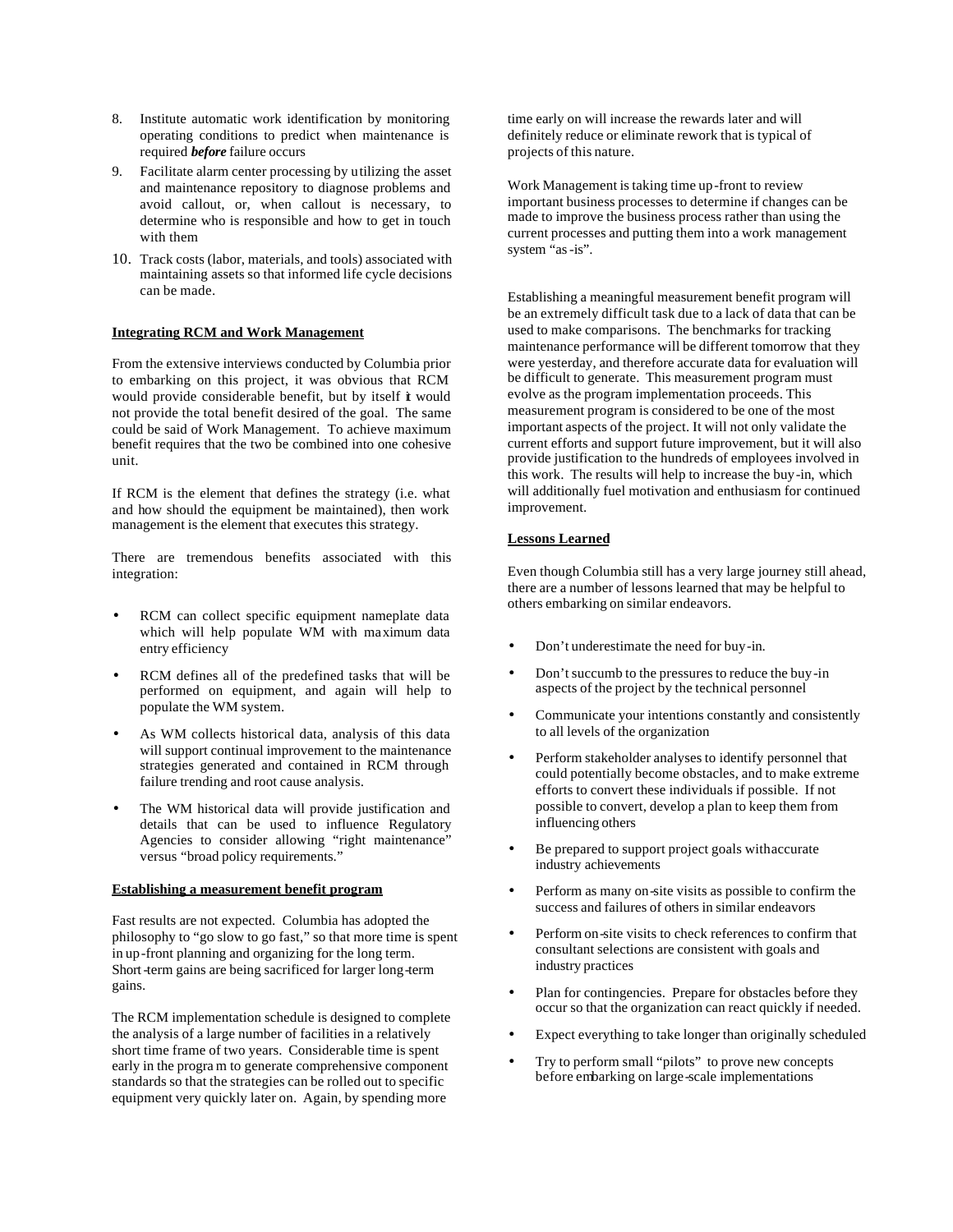- Implement as early as possible. Don't wait to implement until a large amount of strategies are available, but rather recognize that there could be a tremendous learning opportunity by trying to implement on a small s cale before spending too much time in development. This will identify problem areas where small adjustments will keep the program on track
- Implement on "low hanging fruit", and get rapid benefit before waiting to roll out large amounts of strategies

## **Successes**

To date, Columbia has enjoyed many successes both tangible and intangible. They include:

- The selection of the CMMS tool Maximo
- The implemented Phase 1 on time and within budget
- A better understanding of the work we do
- A better awareness of components (assets)
- Increased PC literacy of all users
- Helped new supervisors learn facilities & tasks
- Consistent terminology
- Consistent task frequency
- Quantified work against facilities
- Understanding of why we do tasks
- Standardized naming conventions, tasks and design standards
- Scheduling based on pre-determined criteria
- Established new Business Rules
- Smooth rollout
- Phase 1 Workshop
- Developed customized training for Phase 1
- Implemented Net-Meeting remote data sharing
- Use Terminal Server/MetaFrame

## **Next Steps**

# **Develop business case for Phase 3 - remote data collection**

A business case is currently being developed to implement remote data collection. The purpose of this phase of Work Management is the empowerment of a truly mobile workforce, with superior communications and compliance capabilities, through handheld device and electronic data capture implementation.

The scope of this project will include providing remote data collection capability to the entire Field Services workforce. This will include the identification of data requirements for mandatory work and prioritized non-mandatory work. It will also include putting the infrastructure in place to

support the communication of the data to and from the Maximo application. We will be looking at different types of hardware devices, such as: laptops, PDA's, ruggedized handhelds, etc. depending on the employee's work requirements. The majority of the users are anticipated to be hourly mobile field personnel who require ruggedized handheld devices. Initial estimates indicate there are 580 of these types of employees who are performing mandated work away from an office PC.

A pilot encompassing all different types of work and devices will be in place by October 1, 2000 and completed by November 1, 2000. Implementation to the mobile workforce using this technology would be completed by the end of the 1<sup>st</sup> quarter of 2001.

## **Develop procedures to be incorporated into Job Plans**

A team was initiated to document and write procedures for all work tasks. These procedures are written in MS Word and assigned an exclusive file number, then stored in the Document Management System (Domino.doc). The exclusive file number will becomes the Maximo Job Plan number. At this time the plan is to incorporate the procedures into the Maximo Job Plan by copying and pasting them from Domino.doc. We are currently investigating importing the data directly from an embedded document in Domino.doc. The Job Plans will be associated to Mandatory PM's. As the PM's are generated into Work Orders, the procedures will be automatically attached.

# **Incorporate RCM Failure Codes into Maximo**

Plans are being developed to incorporate the "generic" component Failure Modes and Effects Analysis (FMEA) information into Maximo for the purpose of classifying failures. Component types will have their own series of failure codes. For example, a valve (component) could have the following functional failure: fails to control flow of product. The failure mode (problem) codes could be 1) failure to open, 2) failure to close or 3) leaking around the stem. The code failure to open could have the following failure cause: A) valve corroded or B) operator malfunction. Tasks (remedies) for the cause "valve corroded" could be one of the following: a) replace valve or b) overhaul valve.

The generic Failure Code/Info will be migrated from the RCM Standard database into Maximo for Failure Classification as follows:

| <b>RCM</b> | Maximo                        |
|------------|-------------------------------|
| Component  | Class                         |
| Function   | Additional Level (to be added |
|            | to Maximo - Called Function)  |
| Mode       | Problem                       |
| Cause      | Cause                         |
| Task       | Remedy                        |
|            |                               |

This will provide a standardized method for tracking failures, thereby allowing us to capture information that may drive changes to task frequencies.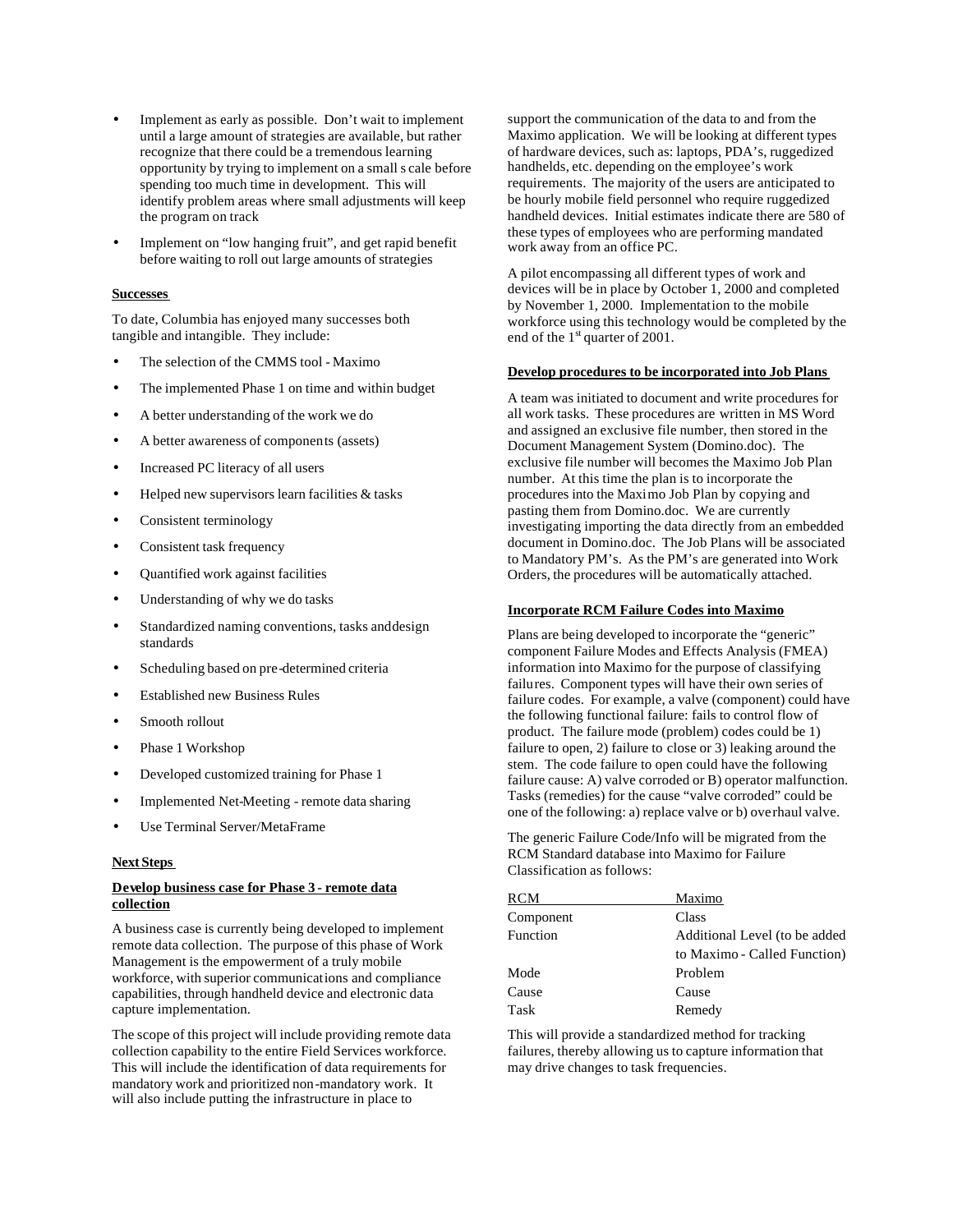# **Develop Multi-skills/Operator Qualification**

It's Columbia Gas Transmission's vision is to empower its hourly employees to perform needed tasks in a safe, reliable and cost efficient manner in areas outside their normal areas of expertise. This will be accomplished through the implementation of a Multi-Skill Program that will provid e the needed training and verification of skills to each hourly employee. Multi-skill is a management system and a cultural change agent to promote the success of the future organization. This process will enable each hourly employee to more effectively leverage his/her skills and knowledge. It will provide the Company with a skilled labor force enabling greater cost efficiencies and enhanced competitive position in the marketplace while still maintaining safe and reliable customer services.

The objective is to provide employees greater flexibility in completing tasks required at their facilities, foster employee educational and personal development and to remove functional boundaries. Employees will be challenged to enhance their skills, gain a sense of pride in ownership of the facilities that they support and ensure that our workforce is comprised of broadly skilled and trained individuals. This will help to ensure safe, reliable and cost effective services.

The Department of Transportation (DOT) is requiring that employee's be qualified to perform certain tasks. The competencies required for Operator Qualification (Op Qual) and Multi-Skill will be housed in People Soft and brought into Maximo as competencies. The qualification process includes entering time associated with the Op Qual task in the Job Plan. Competencies will be maintained People Soft and transferred to Maximo. Any Interfaces between Maximo and People Soft will be defined and developed in later phases.

# **Complete RCM Site Specific Strategies**

Columbia currently is in the process of developing RCM site specific strategies on all facilities. A streamlined RCM analysis will be performed on all facilities. A risk analysis will be performed to determine criticality as part of the assessment. The risk analysis will take into account the criticality of the equipment in relation to maintenance (repair) cost; operations or lost revenues; safety, health or environmental liability and the likelihood of occurrence. Tasks to prevent failures will be identified and their frequency established based on that criticality. The tasks will then be imported into Maximo and maintenance will be scheduled accordingly.